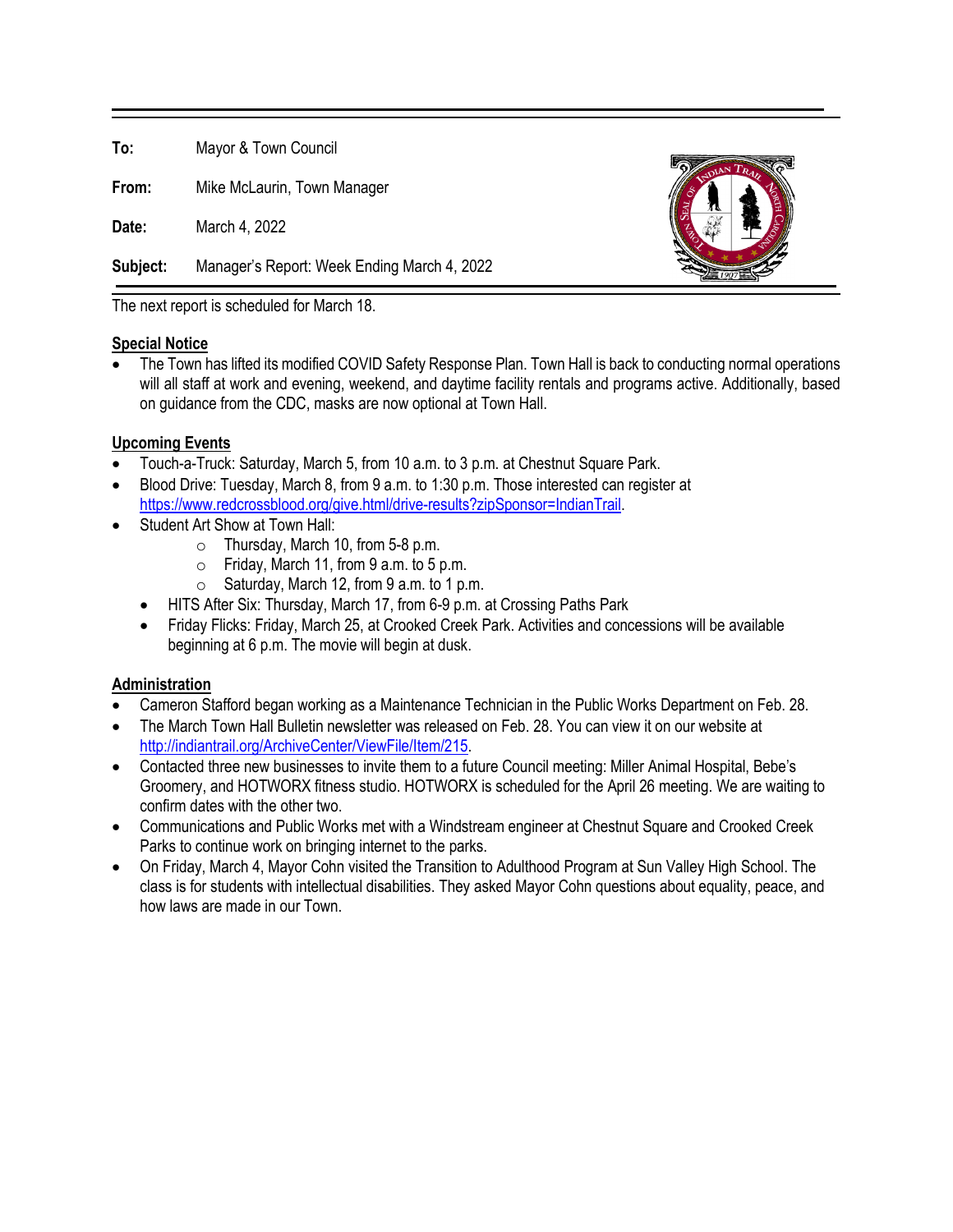#### **Manager's Report March 4, 2022 Page 2**

## **Finance**

- Overall tax collection is at 98.79% (tax revenue budget: 102.92% collected; stormwater revenue budget: 97.95% collected)
- We received approved and completed contracts for the following two grants:
	- $\circ$  NC Department of Commerce \$50,000 for upgrading signage within Town limits
	- $\circ$  NC Parks Grant \$250,000 for creating a new park on Town-owned land near Holly Park
- In addition, we are waiting for final approval on our \$10,000,000 NC Capital Improvement Grant. We have sent in all the documentation. When we receive final approval, these monies are earmarked for:
	- Underground utilities on the Indian Trail Complete Street project (\$5,000,000)<br>○ Improvements on Town-owned Shadv Bluff Road (\$980.000)
	- Improvements on Town-owned Shady Bluff Road (\$980,000)<br>○ Increased commitment over the next two vears to resurface a
	- Increased commitment over the next two years to resurface additional Town-owned roads (\$2,020,000)
	- $\circ$  Extend the scope of the Indian Trail Complete Street project, now to include from Highway 74 to Old Monroe Road (\$2,000,000)
	- We thank our local legislative delegation for their work in getting these funds for Indian Trail.

# **Parks and Recreation**

- Crooked Creek Park opened for permitted activities on March 1. This includes all ballfields and shelters. The year looks to be very busy!
- The final round of interviews for the Recreation Program Coordinator are being conducted and should be finalized by March 4. The successful candidate will be alerted early next week.

# **Planning**

- Received Conditional Rezoning for Chestnut Single Family Detached/Annexation (57 units).
- Spoke with the Developer on the Andolina Property off of Waxhaw Indian Trail Road backing up to Deerstyne. They have abandoned the project after learning of the County's requirements for sewer (must extend 300 foot of sewer) in combination with the left-hand turn required by NCDOT.
- Sheffield Subdivision resubmitted for site plan review.
- Garmon Road Light Industrial resubmitted for site plan review.
- Planning & Engineering met with an existing Light Industrial business located in the County about a proposed annexation and expansion project.
- Planning & Engineering met with Town Center representatives to coordinate a consistent look within the Town Center project and the Town's road improvement project. These will be proposed as additions to the UDO when established and thus require future development in the Downtown core to comply.
- Planning staff met with several folks pursuing outdoor storage projects.
- Planning staff attended the quarterly Planner's meeting with planners from Union County and each of the municipalities.
- Planning staff has been working with Heritage subdivision on a tree mitigation/buffer issue.